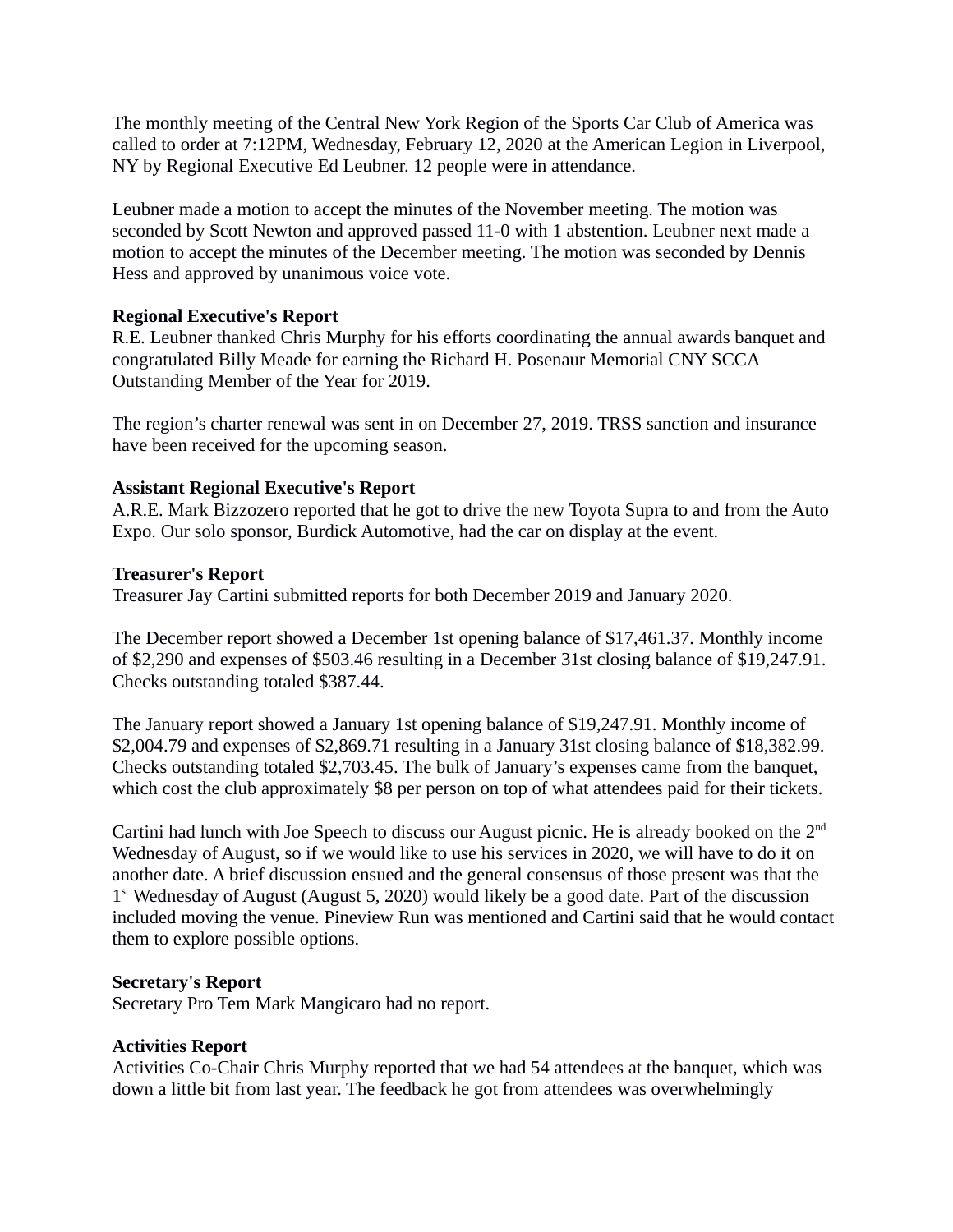positive. Of the people attending, 51 pre-paid and 3 paid at the door. Quite a few of the pre-pays were close to the pre-pay deadline, which was a few days before the venue needed a hard number. A brief discussion ensued regarding price and location.

Everyone present was happy with the Dinosaur and it was determined that their prices are in line with what we would pay elsewhere. We were less sure of the pricing for admission. Would a lower price entice more members to attend? That would cost the club more money in a low cash flow month. Even if we leave the price the same for next year it would likely mean a slight increase in expenses to the club. Or, would a higher price (less subsidy by the club) be the way to go? That would reduce the likelihood of an attendance increase. Further discussion at future meetings is warranted.

# **Autocross Report**

Autocross Chair Scott Newton reported that the schedule is pretty much set for 2020. Once we have a signed contract from Destiny USA we can publish the dates. Assuming that happens, we will have a total of nine points events in 2020. Three will be at Destiny USA, three at Oswego County EVOC, and three at Seneca Army Depot. Only one of the SeAD events will be hosted by CNY; the other two are out of region events hosted by FLR and WNY.

Our monthly autocross meetings will resume in March at  $6:30$  on the  $2<sup>nd</sup>$  Wednesday of each month. This time is immediately preceding the general membership meeting and will be held in the same location.

### **RallyCross Report**

RallyCross Chair Billy Meade reported that a tentative schedule has been completed. The plan is for 10 events, two of which will be out of region events. Most events will be single-day events. The only two-day event currently planned will be the one at the Adirondacks venue. Walczyk's farm will once again be welcoming us in 2020 and we will add a new venue, currently referred to as "Brian's field" for this year.

### **Road Rally**

Rally Chair Frank Beyer reported that this coming Saturday (February 15th) FLR is host a 150 mile rally starting and ending in Canandaigua. Next Saturday (February  $22<sup>nd</sup>$ ) the New England RoadRally Championship will hold an event in Barre, VT. Beyer is think of doing a TSD rally from WGI to Syracuse on the day of the Green Grand Prix, Friday, April 3rd.

### **Flagging and Communications Report**

Mick Levy was absent. R.E. Leubner reported that Peter Argetsinger died early this month at his home in Watkins Glen at the age of 69. Argetsinger was a professional road racer for several decades. He was the son of Jean and Cameron Argetsinger – the people who first organized racing in Watkins Glen.

Leubner also noted that ChampCar racing started at Road Atlanta, however, the racing had to be red flagged to do several inches of snow.